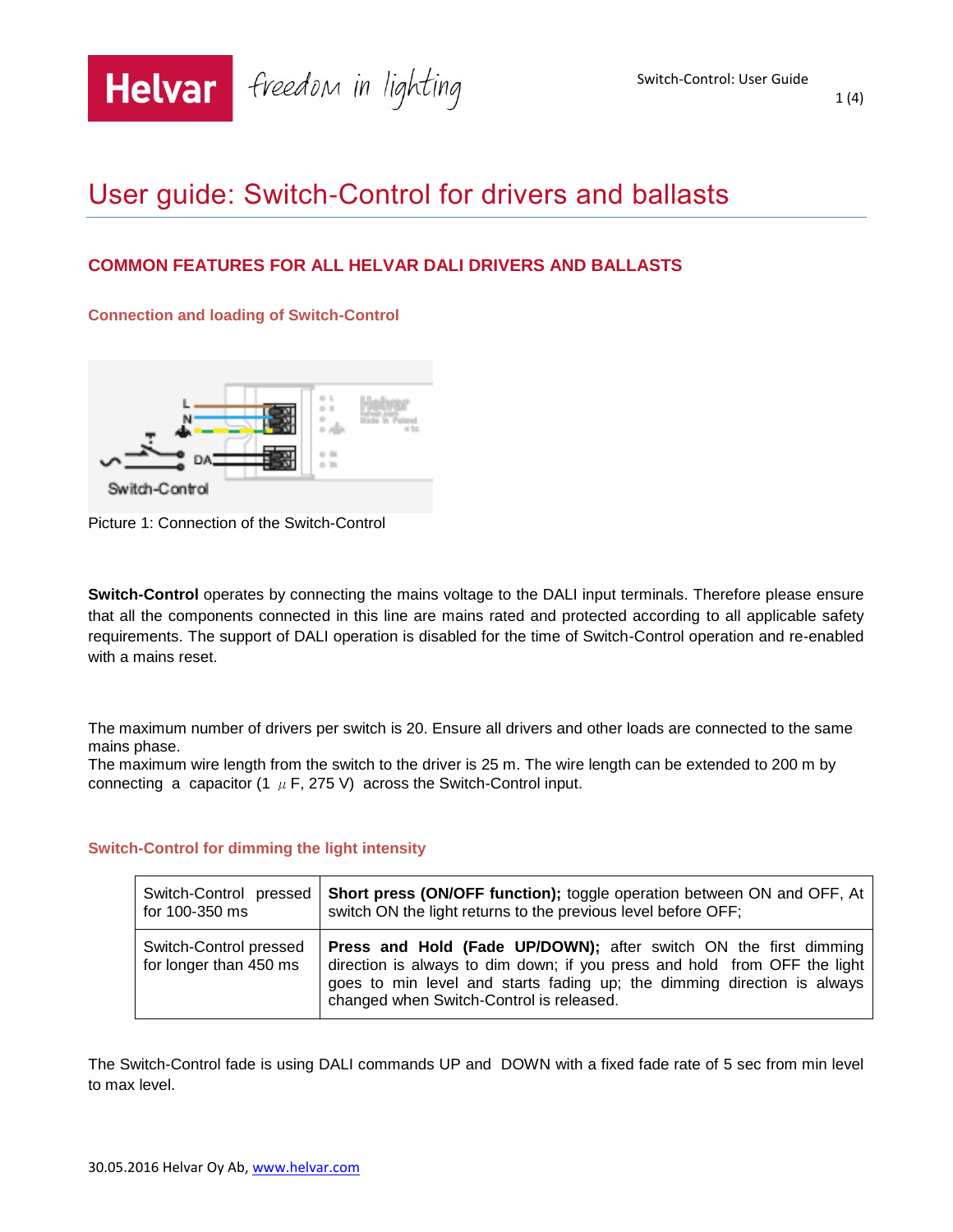

2 (4)

#### **Reset of Switch-Control**

Due to differences in the cable-inductances of individual luminaires the intensity of the various drivers might occasionally go out of sequence with time. To synchronize carry out following sequence:

**Press and hold** the Switch-Control until all lights are ON. Then Switch all lights OFF with a **short press**. Finally **press and hold** to bring all lights back into synchronisation again (long press – short press – long press).

You can as an alternative synchronisation procedure carry out a power reset. Switching the mains OFF and ON will perform a total reset of the drivers, that go into the default factory setting providing "power on to last level " is not activated.

#### **Setting Power on to last level with Switch-Control**

Following sequence will either **activate or deactivate "**Power on to last level" functionality:

- 1x long switch (20-25 sec.)
- 3x short switch (100-350 ms)
- 1x long switch (20-25 sec.)

Approximately a 2 seconds delay is allowed between the switches.

#### When **activating** the light must be **switched ON**

#### When **deactivating** the light must be **switched OFF**

Note: Power On to last level cannot be set by Switch-Control in the iC drivers, this must be done with a DALI command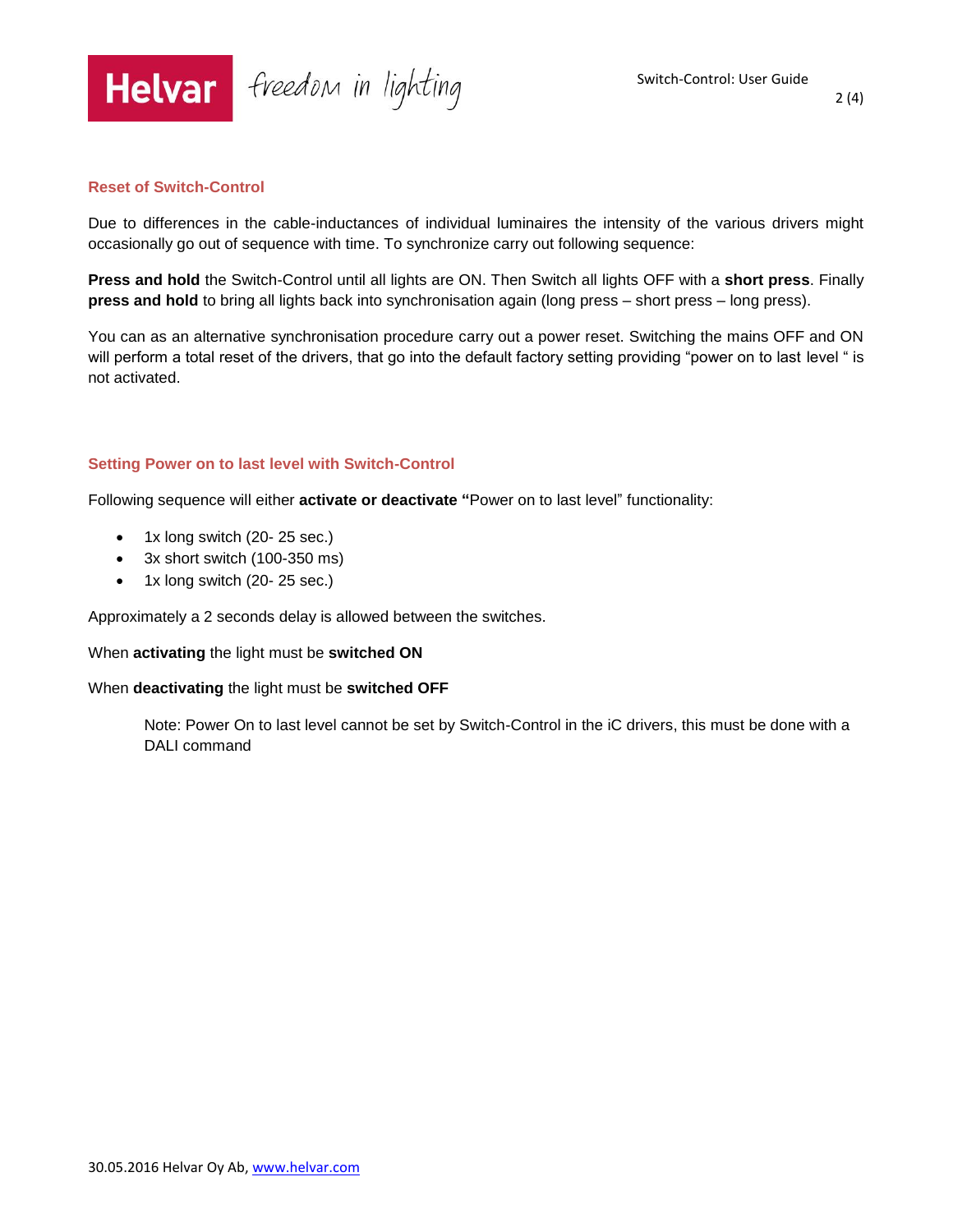

3 (4)



## **THE SIMPLEST CONTROL OF TUNABLE WHITE IN A SINGLE LUMINAIRE**

The traditional "retrievable switch" solutions provides features such as switching the light ON/OFF or dimming the light intensity UP/DOWN. Helvar's iC drivers are additionally capable of tuning the colour temperature with one single Switch-Control unit, such as a simple rocker switch.

Note 1: Switch-Control in LL60/2-E-DA-iC and LL35/2-E-DA-iC drivers is only allowed to be used in Class I luminaires

#### Note 2: Dynamic drivers do not allow for Switch-Control operation

#### **Switch-Control for the control of Colour Temperature**

The control of Colour temperature is initiated with a press and hold of the light level up to the maximum, holding it at full intensity. After 6 seconds on full intensity the CCT jumps to the utmost cold white value starting to change towards the warm, changing between cold and warm until Switch-Control is released. The new colour temperature is set at the value of releasing the Switch-Control. Next time the Switch-Control is activated the colour temperature stays at set level and the intensity can normally be dimmed again from full intensity level.

| Switch-Control actions         | Effect on light                                                                                                                                                                                     |
|--------------------------------|-----------------------------------------------------------------------------------------------------------------------------------------------------------------------------------------------------|
| 1 <sup>st</sup> Press and hold | Fades down the light intensity (T1)                                                                                                                                                                 |
| 2 <sup>nd</sup> Press and hold | Light intensity goes to max level. After 6 sec. CCT jumps to cold white<br>starting to toggle between cold and warm white (T2)<br>Releasing the Switch-Control sets the new colour temperature (T3) |
| 3 <sup>rd</sup> Press and hold | Fades down the light intensity with the new colour temperature setting (T4)                                                                                                                         |

In below Table 1 an example of the colour temperature control with an illustration can be found